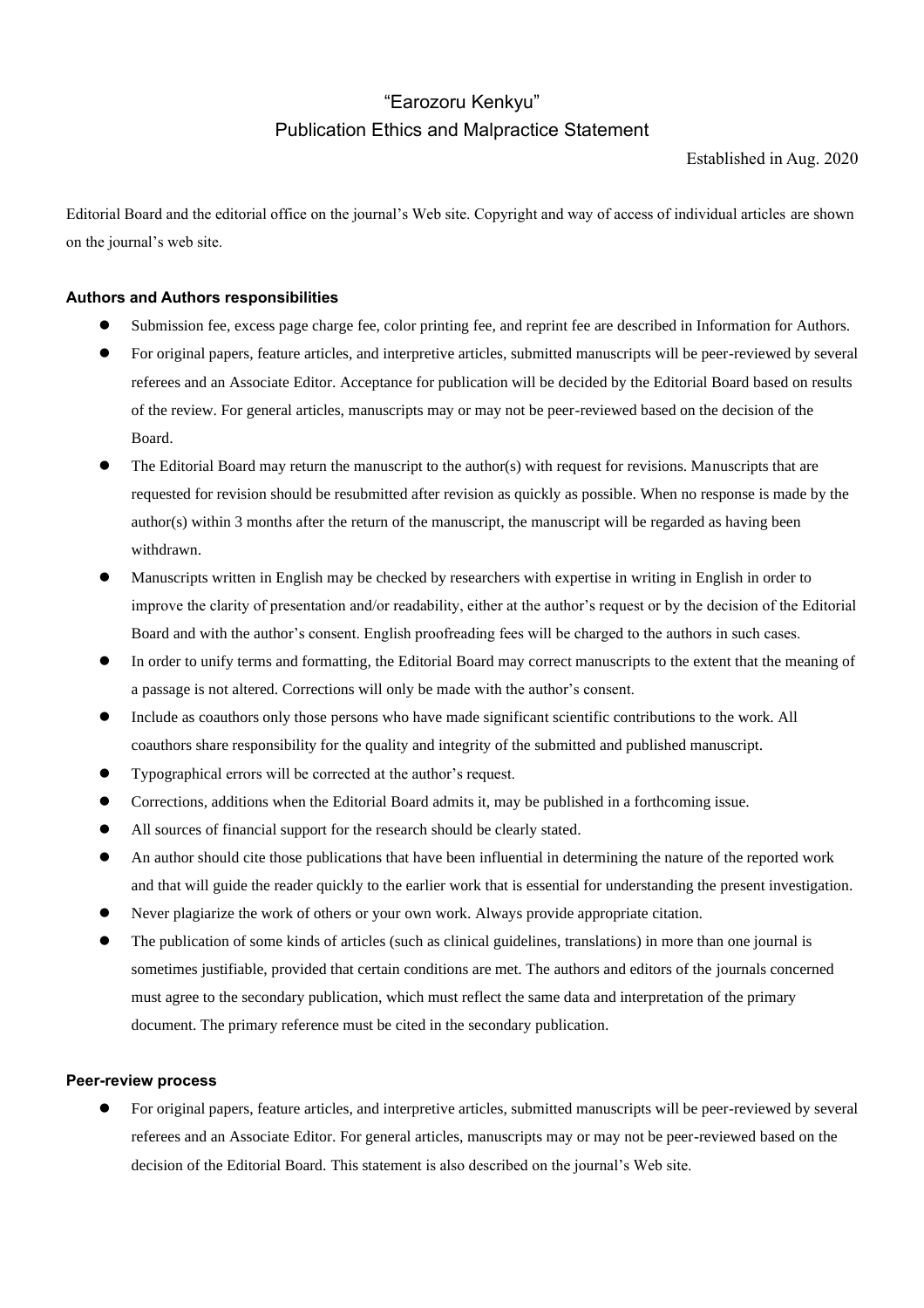- ⚫ Referees should have qualifications and expertise to judge the content of the manuscript. According to referees' comments and advises on the manuscript, the Editorial Board may return the manuscript to the author(s) with request for revisions. Manuscripts that are requested for revision should be resubmitted after revision as quickly as possible. This statement is also described on the journal's Web site.
- ⚫ Acceptance for publication will be decided by the Editorial Board based on results of the review. Decisions on publication should be objective.
- ⚫ Referees should have no conflicts of interest. In any case if conflicts of interest with any of the referee is suspected, an author or an Editorial Board member can contact the editorial office. According to decision by the Editorial Board, a referee who declares a conflict of interest is unassigned from the manuscript in question and replaced by a new referee.
- ⚫ Referees should identify relevant published work that has not been cited by the authors. Any statement about an observation, derivation, or argument that had been previously reported should be accompanied by the relevant citation.
- ⚫ The journal maintains confidentiality with all unpublished manuscripts. Referees must not use unpublished materials disclosed in a submitted manuscript without the express written consent of the author.

## **Publication ethics**

- ⚫ Editorial committee of Earozoru Kenkyu uses the flowcharts of COPE as a guideline to identify and prevent the publication of papers where research misconduct has occurred.
- ⚫ Editorial committee of Earozoru Kenkyu recognizes the importance of ensuring the integrity of published literature.
- ⚫ Editorial committee of Earozoru Kenkyu uses the flowcharts of COPE as a guideline to deal with any allegation of research misconduct. Specific name of the flowcharts are listed below.
	- Suspected redundant publication in a submitted manuscript
	- Suspected redundant publication in a published manuscript
	- Suspected plagiarism in a submitted manuscript
	- Suspected plagiarism in a published manuscript
	- Suspected fabricated data in a submitted manuscript
	- Suspected fabricated data in a published manuscript
	- What to do if you suspect ghost, guest or gift authorship
	- What to do if a reader suspects undisclosed conflict of interest in a published article
	- What to do if you suspect an ethical problem with a submitted manuscript
	- How to respond to whistle blowers when concerns are raised directly
	- What to do if a reviewer suspects undisclosed conflict of interest in a submitted manuscript
	- How to respond to whistle blowers when concerns are raised via social media
- ⚫ Editorial committee of Earozoru Kenkyu uses Guidelines: Retraction Guidelines of COPE as the guidelines for retracting or correcting articles when needed.
- ⚫ Editorial committee of Earozoru Kenkyu are always willing to publish corrections, clarifications, retractions, apologies, and expression of concern when needed.